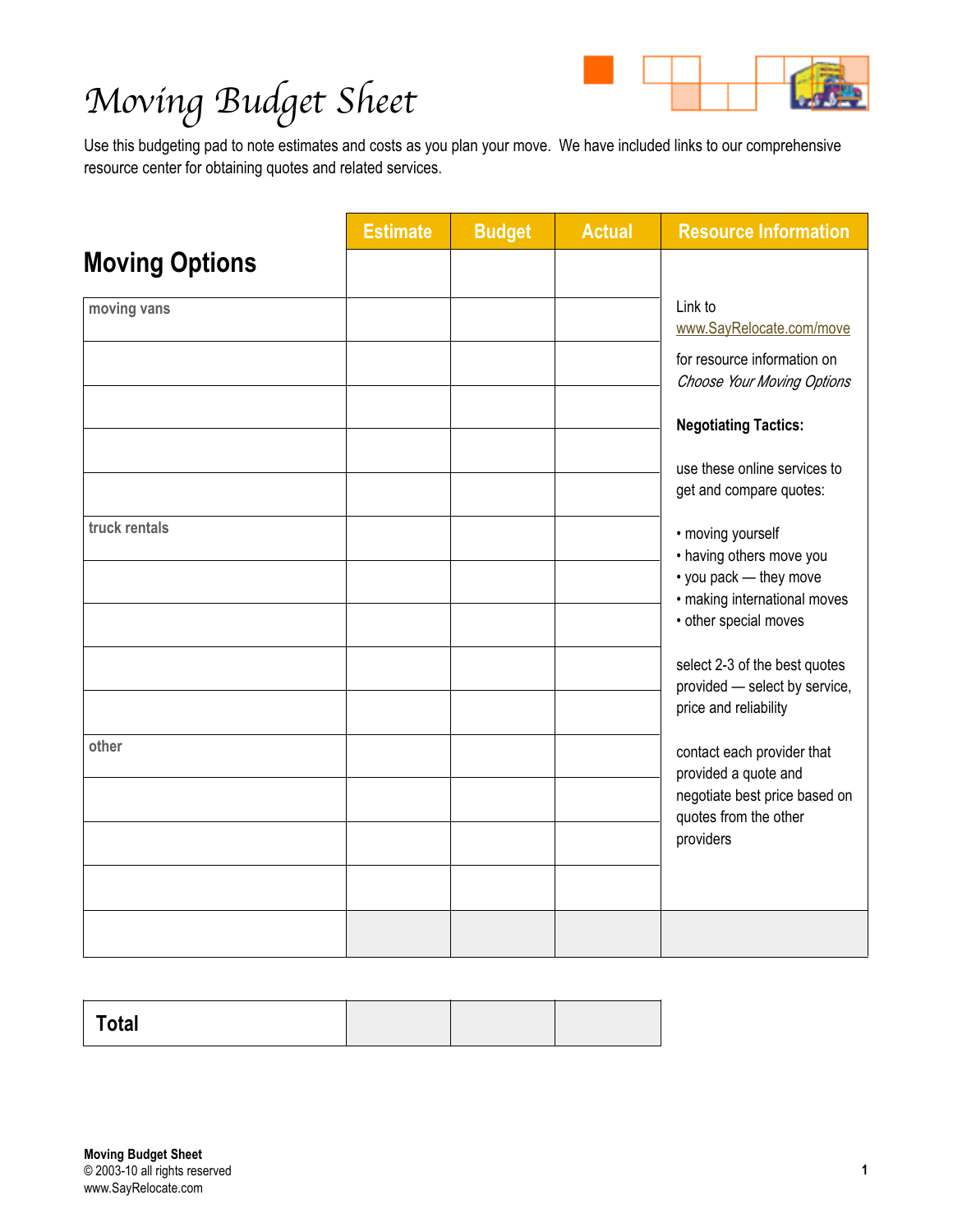

|                         | <b>Estimate</b> | <b>Budget</b> | <b>Actual</b> | <b>Resource Information</b>                                                        |
|-------------------------|-----------------|---------------|---------------|------------------------------------------------------------------------------------|
| <b>Shipping Options</b> |                 |               |               |                                                                                    |
| vehicles                |                 |               |               | Link to<br>www.SayRelocate.com/ship                                                |
|                         |                 |               |               | for resource information on<br>Shipping Your Items                                 |
|                         |                 |               |               | <b>Resources:</b>                                                                  |
|                         |                 |               |               | you can hire and bid your<br>shipping needs online                                 |
| special needs           |                 |               |               | Special shipping needs<br>include pianos, art collections,<br>livestock, and other |
|                         |                 |               |               |                                                                                    |
|                         |                 |               |               |                                                                                    |
|                         |                 |               |               |                                                                                    |
| other                   |                 |               |               |                                                                                    |
|                         |                 |               |               |                                                                                    |
|                         |                 |               |               |                                                                                    |
|                         |                 |               |               |                                                                                    |
|                         |                 |               |               |                                                                                    |

| Total |  |  |
|-------|--|--|
|       |  |  |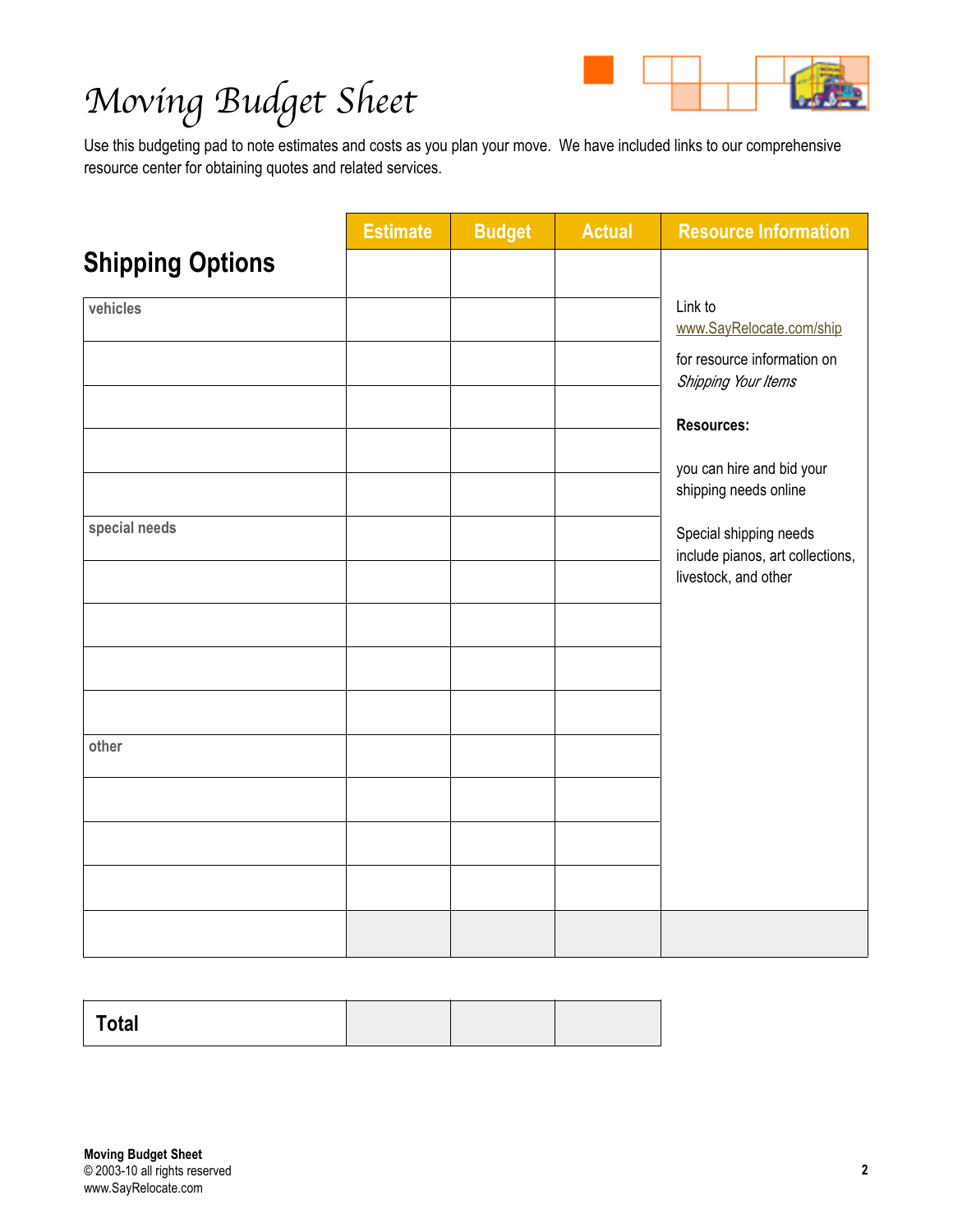

|                          | <b>Estimate</b> | <b>Budget</b> | <b>Actual</b> | <b>Resource Information</b>                                            |
|--------------------------|-----------------|---------------|---------------|------------------------------------------------------------------------|
| <b>Packing / Storage</b> |                 |               |               |                                                                        |
| packing supplies         |                 |               |               | Link to<br>www.SayRelocate.com/box                                     |
| <b>Boxes</b>             |                 |               |               | for resource information on<br>Take Inventory                          |
| <b>Packing Materials</b> |                 |               |               | Sorting / Cleaning / Schedule                                          |
| Other:                   |                 |               |               | <b>Resources:</b><br>Online moving boxes and<br>supply vendors         |
|                          |                 |               |               | <b>Resources:</b><br>Obtain FREE quote from<br>storage locator service |
| storage facilities       |                 |               |               | providers<br>Link to                                                   |
|                          |                 |               |               | www.SayRelocate.com/storage                                            |
|                          |                 |               |               |                                                                        |
|                          |                 |               |               |                                                                        |
|                          |                 |               |               |                                                                        |
|                          |                 |               |               |                                                                        |

| Total |  |  |
|-------|--|--|
|       |  |  |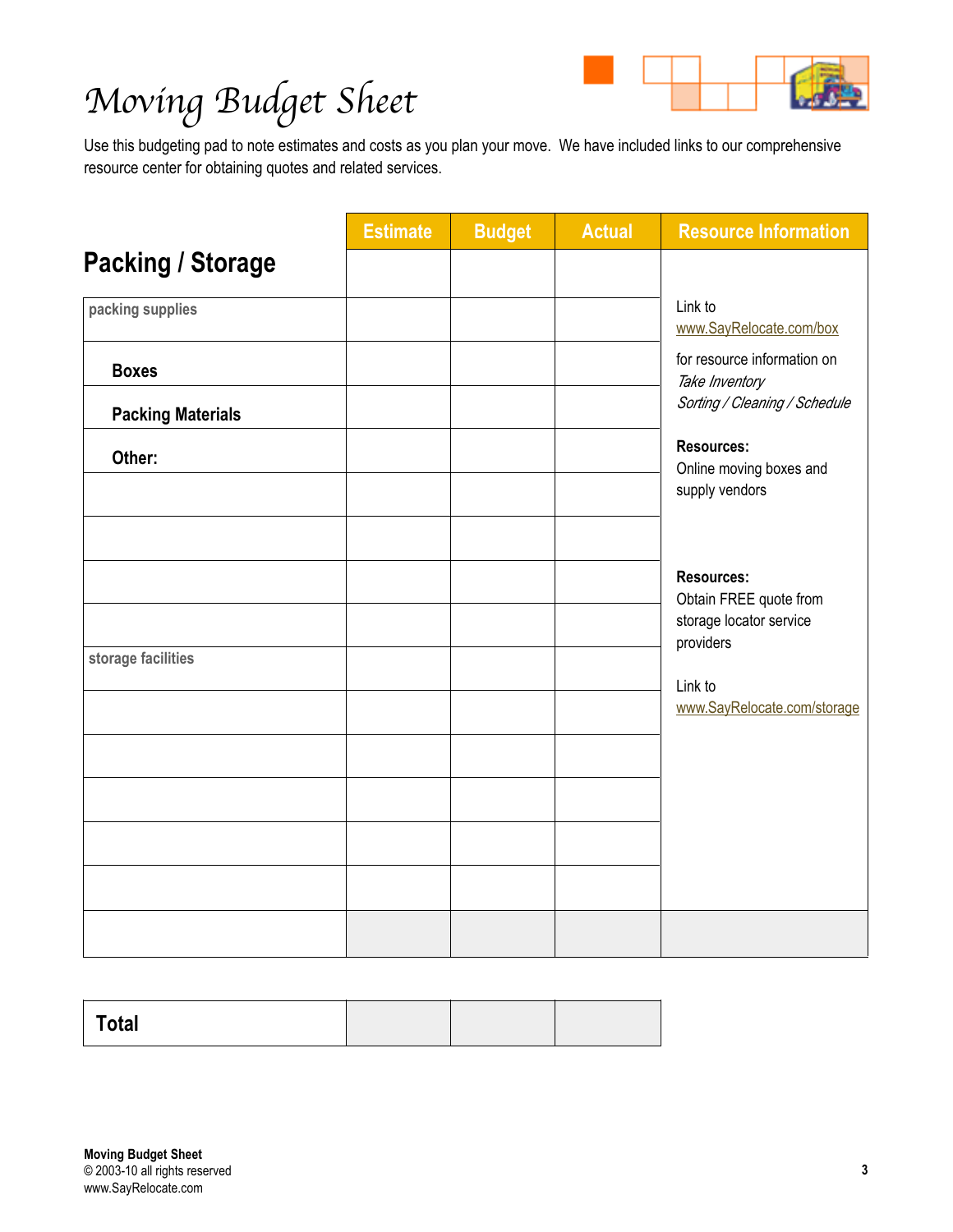

|                             | <b>Estimate</b> | <b>Budget</b> | <b>Actual</b> | <b>Resource Information</b>                                   |
|-----------------------------|-----------------|---------------|---------------|---------------------------------------------------------------|
| <b>Professional Service</b> |                 |               |               |                                                               |
| packing / loading           |                 |               |               | Link to<br>www.SayRelocate.com/help                           |
|                             |                 |               |               | for resource information on<br>Prepare for the Move           |
|                             |                 |               |               | On Move Day<br><b>Resources:</b>                              |
|                             |                 |               |               |                                                               |
|                             |                 |               |               | Find professional packers /<br>cleaners / repair technicians: |
| cleaning / repair           |                 |               |               | www.SayRelocate.com/help                                      |
|                             |                 |               |               | Sorting / Cleaning / Scheduling                               |
|                             |                 |               |               |                                                               |
|                             |                 |               |               |                                                               |
|                             |                 |               |               |                                                               |
|                             |                 |               |               |                                                               |
|                             |                 |               |               |                                                               |
|                             |                 |               |               |                                                               |
|                             |                 |               |               |                                                               |
|                             |                 |               |               |                                                               |

| <b>Total</b> |  |  |
|--------------|--|--|
|              |  |  |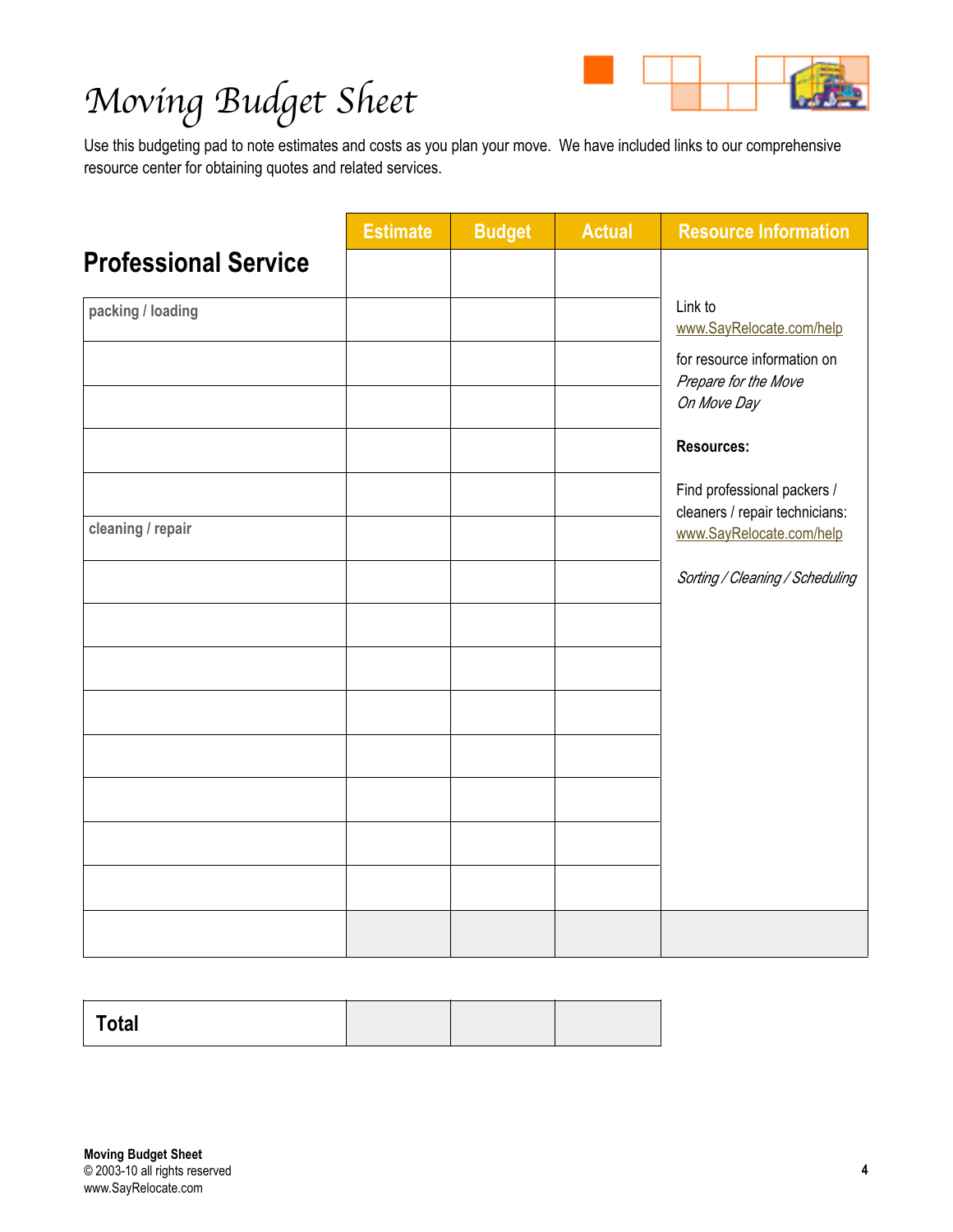

|                          | <b>Estimate</b> | <b>Budget</b> | <b>Actual</b> | <b>Resource Information</b>                     |
|--------------------------|-----------------|---------------|---------------|-------------------------------------------------|
| <b>Housing</b>           |                 |               |               |                                                 |
| home purchase            |                 |               |               | Link to<br>www.SayRelocate.com/housing          |
|                          |                 |               |               | for resource information on<br>Look for Housing |
|                          |                 |               |               | <b>Finalize Housing Arrangements</b>            |
|                          |                 |               |               | <b>Resources:</b>                               |
|                          |                 |               |               | Home Buying Center:<br>www.SayHomeBuy.com       |
| apartment / home rentals |                 |               |               | Home Building Center:                           |
|                          |                 |               |               | SayBuild.com                                    |
|                          |                 |               |               | Home Selling Center:<br>SayHomeSell.com         |
|                          |                 |               |               |                                                 |
|                          |                 |               |               | Home Financing:                                 |
| temporary housing        |                 |               |               | www.PickMyMortgage.com                          |
|                          |                 |               |               |                                                 |
|                          |                 |               |               |                                                 |
|                          |                 |               |               |                                                 |
|                          |                 |               |               |                                                 |

| Total |  |  |
|-------|--|--|
|       |  |  |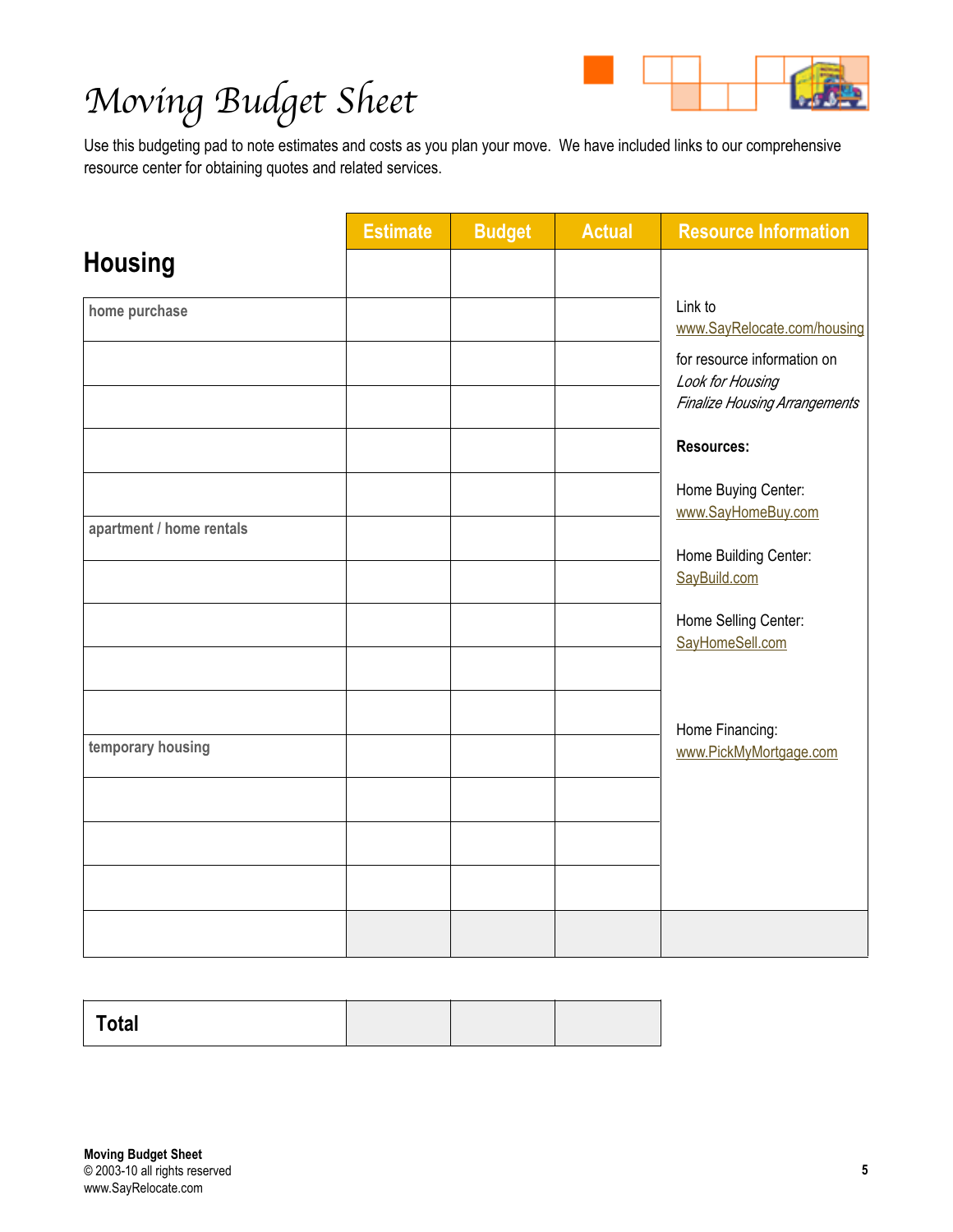

|                      | <b>Estimate</b> | <b>Budget</b> | <b>Actual</b> | <b>Resource Information</b>                   |
|----------------------|-----------------|---------------|---------------|-----------------------------------------------|
|                      |                 |               |               |                                               |
| <b>Travel / Misc</b> |                 |               |               |                                               |
| by plane             |                 |               |               | Link to<br>www.SayRelocate.com/travel         |
|                      |                 |               |               | for resource information on<br>Arrange Travel |
|                      |                 |               |               | Move to the New Home                          |
|                      |                 |               |               |                                               |
| by car / lodging     |                 |               |               |                                               |
|                      |                 |               |               |                                               |
|                      |                 |               |               |                                               |
|                      |                 |               |               |                                               |
| by train / bus       |                 |               |               |                                               |
|                      |                 |               |               |                                               |
|                      |                 |               |               |                                               |
| misc. travel needs   |                 |               |               |                                               |
|                      |                 |               |               |                                               |
|                      |                 |               |               |                                               |
|                      |                 |               |               |                                               |

| Total |  |  |
|-------|--|--|
|       |  |  |